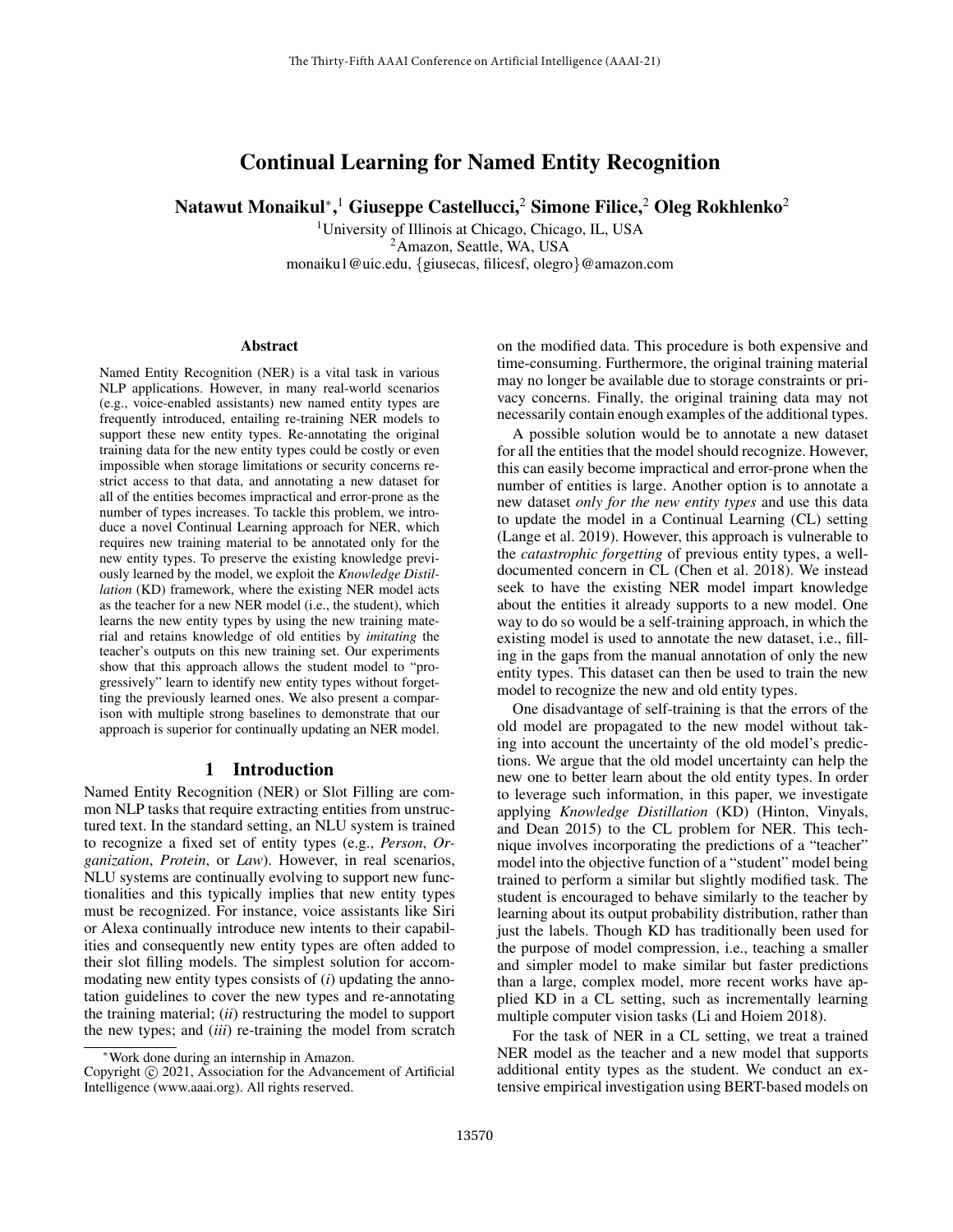two NER datasets, and we show that KD allows new models to "progressively" learn to identify new entity types while retaining previous types using unseen data that have only been annotated for the new types.

Our contributions are (*i*) we show how to adapt CL techniques to the NLU domain for progressively learning new entity types for NER; (*ii*) our results on two English NER datasets demonstrate that our CL approach enables the model to continuously learn new entity types without losing the capability to recognize previously acquired types; and (*iii*) we show that our semi-supervised strategy achieves results comparable to a fully supervised setting.

The rest of the paper is organized as follows. Section 2 discusses related work. Section 3 introduces our approach, and in Section 4 we discuss the experimental results. Finally, Section 5 discusses the conclusions.

### 2 Related Work

Continual Learning (also referred to as lifelong learning (Chen et al. 2018)) studies the problem of learning from a stream of data. This stream can change over time in terms of an evolution in the input distribution or by incorporating new tasks. The goal of CL is to gradually extend the knowledge acquired in a model (Lange et al. 2019), without incurring any Catastrophic Forgetting (CF) (Goodfellow et al. 2013), mainly to account for changes in the data distribution. Previous work mostly focused on Computer Vision (Shmelkov, Schmid, and Alahari 2017; Li and Hoiem 2018; Rannen et al. 2017) by using Knowledge Distillation (Hinton, Vinyals, and Dean 2015) as the base framework.

In the context of NLU, some works focus on the Online Learning aspect of the CL (Filice et al. 2014). Liu, Ungar, and Sedoc (2019) have approached the task of CL by proposing an unsupervised method to train sentence encoders that can continually learn features from new corpora. Hu et al. (2019) introduce the Parameter Generation and Model Adaptation framework for image and text classifiers. A neural network with two sets of parameters is proposed, where the first set is shared across different tasks while the second set is a placeholder, which is filled by a generator network for each test instance.

In terms of CL for NER specifically, the work which is most related is by Chen and Moschitti (2019), who propose an approach for transferring the knowledge of a neural network for sequence labeling trained on one (source) dataset to a new model trained on another (target) dataset in which new label categories appear. Their approach is to add a "neural adapter" to learn the difference between the source and the target label distribution. The main difference from our work is that in each step, we have only the new entity types annotated in the new dataset, as opposed to having all the types annotated. Greenberg et al. (2018) present a method for training a single CRF extractor from multiple datasets. They use marginal likelihood training to strengthen the knowledge acquired on labels that are present in the data, while filling in "missing labels" for each dataset. Nguyen et al. (2019) propose a model for solving the Lifelong Learning problem for Vietnamese NER. The model is a deep neural network, where at each step the network extracts a set

of "prefix-features" into a knowledge base, which are then used to solve a new NER task.

Self-training (Triguero, García, and Herrera 2015) is the semi-supervised iterative procedure in which a model is first trained on a small labeled dataset, and then it is used to predict labels of unlabeled examples. Then, confidently labeled examples are selected and included in the training set that is adopted to re-train the model. Our setting is similar, since we assume to have partially-annotated data where only new entity types are labeled, and we use a previously trained model to predict the presence of old entity types. However, our approach differs from self-training because instead of using the labels predicted by the model directly, we use the output probability distribution of the model via distillation loss. This allows for taking into account model uncertainty and mitigating the propagation of the errors of the old model.

#### 3 Continually Learning Named Entities

In this section, we present our CL approach to add new entity types to an already trained NER model. Section 3.1 briefly discusses the KD approach (Hinton, Vinyals, and Dean 2015). Then, Section 3.2 introduces our model update strategy.

#### 3.1 Knowledge Distillation

Knowledge Distillation (Hinton, Vinyals, and Dean 2015) is a technique to transfer the knowledge between models with a process called "distillation". KD was proposed to transfer knowledge from a cumbersome model into a smaller and more efficient one. This technique has been used to compress huge language models, such as BERT (Devlin et al. 2019), into smaller ones, e.g., DistilBERT (Sanh et al. 2019).

KD works by first training a teacher model on some task. After training, the teacher will be able to assign a probability distribution  $p<sup>T</sup>$  over the categories of the task.  $p<sup>T</sup>$  is typically computed by the softmax over the logits  $z_i$  of the last layer of a neural network architecture, for each category j. The softmax is defined as  $softmax(z_j) = \frac{exp(z_j / T_m)}{\sum_l exp(z_l / T_m)},$ 

where  $T_m$  is a temperature hyper-parameter<sup>1</sup>, which is typically set to 1. The teacher is trained by minimizing the crossentropy between the one-hot distribution and its predicted output distribution. Then, a student model is trained by imitating the teacher output distribution over a transfer dataset. That is, the student is trained by computing the KL divergence between  $p<sup>T</sup>$  (also referred to as the "soft targets") and the student output probability distribution  $p^S$ .

KD has been used for CL in the image domain (Shmelkov, Schmid, and Alahari 2017; Li and Hoiem 2018; Rannen et al. 2017) – for example, by updating an image classifier to support new categories while preventing catastrophic forgetting (Li and Hoiem 2018).

#### 3.2 Continual Learning for Sequence Tagging

In order to update an NER model to support new entity types, we adopt KD to prevent catastrophic forgetting of

<sup>&</sup>lt;sup>1</sup>As discussed in (Hinton, Vinyals, and Dean 2015), the  $T_m$  parameter can be tuned to obtain a softer distribution.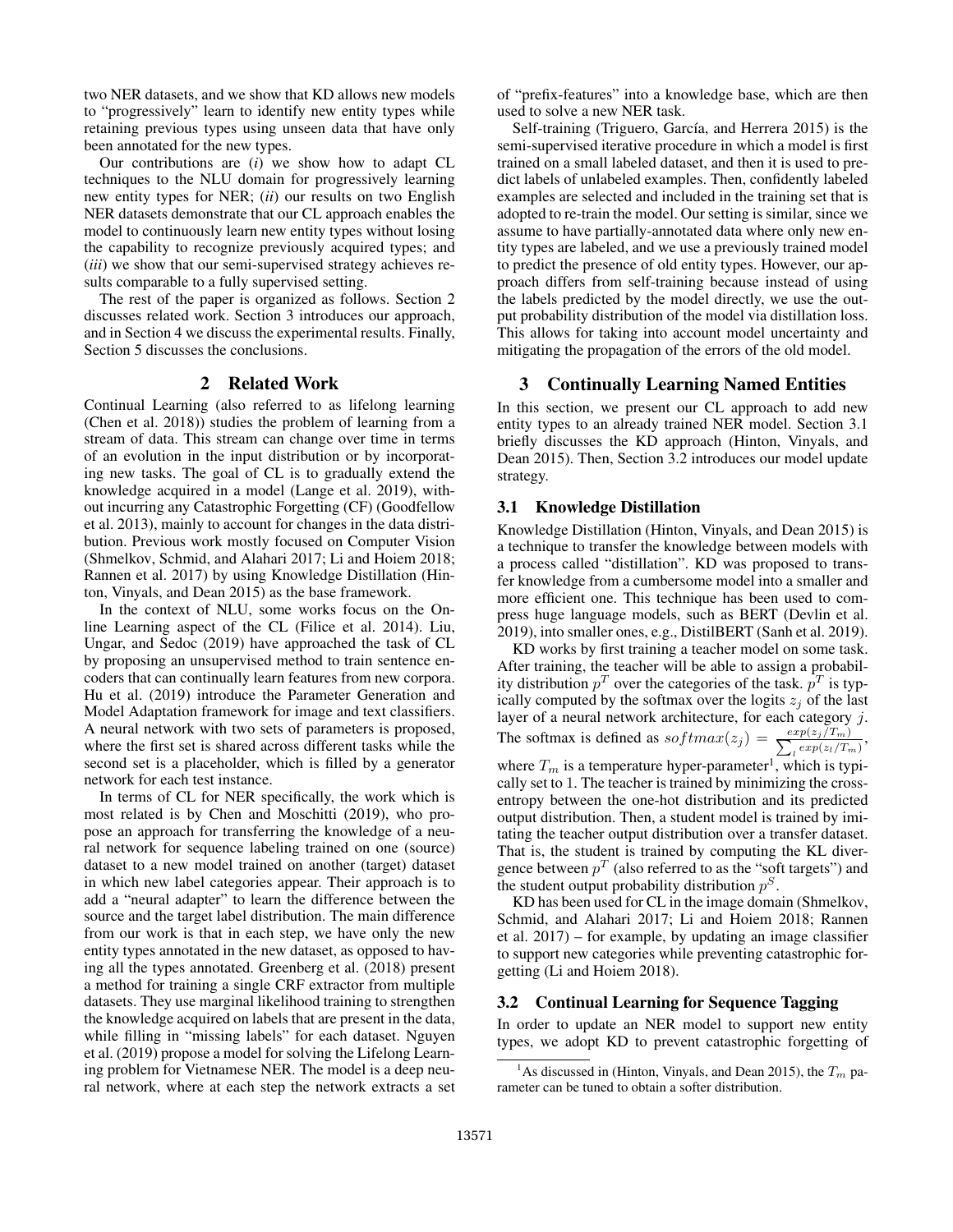

Figure 1: AddNER model: the encoder and the linear layer are copied for the old entities (grey, solid border). A new output layer (green, dashed border) is meant to recognize a new entity type. The teacher provides the soft targets for KD, while the new training data provides the one-hot encoding to train for the new entity type.

the knowledge already acquired in the model. Let us consider that we have trained an NER model  $M_i$  on the set of entity types  $E_i = \{e_1, \ldots, e_n\}$ , and we aim to update the model in order to also recognize the set of new entity types  $E^{new} = \{e_{n+1}, e_{n+2}, \ldots, e_{n+m}\}$ . We model this problem as acquiring a new student named-entity recognizer  $M_{i+1}$  able to tag sentences with respect to the full set  $E_{i+1} = E_i \cup E^{new} = \{e_1, ..., e_{n+m}\}.$  We are given a new dataset  $D^{new}$  consisting of sentences annotated only with respect to  $E^{new}$ . Note that the sentences in  $D^{new}$  potentially also contain tokens of old types in  $E_i$ , but this information is not annotated in this dataset. We would like  $M_{i+1}$  to perform well on the new entity types in  $E^{new}$  while preserving the performances on the old entity types in  $E_i$ , i.e., we aim to prevent catastrophic forgetting.

We propose two different student models: the AddNER and ExtendNER models depicted in Figures 1 and 2, respectively. In both cases,  $M_i$  acts as the teacher for KD. Both  $M_i$  and  $M_{i+1}$  are realized as neural networks composed of encoder layers, which produce an h-dimensional contextual representation for each token of a sentence, and tagger layers, which output probability distributions for each token with respect to the target labels. In the following, we assume that the tags are provided in the IOB format: for each token, its tag can indicate the beginning of an entity  $(B-)$ , a token inside an entity  $(I-)$ , or neither, i.e., the "other" tag (O), which indicates that the token is not an entity.

#### 3.3 **AddNER** Model

In this schema, the student  $M_{i+1}$  is a clone of the teacher  $M_i$ , and a new output layer is added<sup>2</sup> to recognize the entity

types in  $E^{new}$  (Figure 1). During training,  $M_{i+1}$  observes examples from  $D^{new}$ . Given that this dataset contains instances annotated only for  $E^{new}$ , we adopt KD to prevent catastrophic forgetting on the already acquired entity types. This means that each sentence is also run through the teacher  $M_i$ , which provides the soft targets for training the student on the old entity types. At the same time, the annotated data is used to learn how to recognize the new entity types.  $M_{i+1}$ is thus trained with two losses: one penalizing forgetting previous entity types (the green circles in Figure 1) and one that penalizes errors on the new entity types (the red diamonds).

More formally, for each token of a sentence in  $D^{new}$  with associated category  $y$ , we obtain the probability distribution of the teacher  $p_{E_i}^{M_i}$  with respect to the old entity types in  $E_i$ . At the same time, we tag each token of the sentence with  $M_{i+1}$  obtaining  $p_{E_i}^{M_{i+1}}$  $E_i^{M_i+1}$  for the same entities. The probability distribution  $p_{E_i}^{M_i}$  will be used as the soft target to train  $M_{i+1}$ . That is,  $M_{i+1}$  is trained by minimizing the KL divergence between the teacher and the student output distributions, i.e.,  $L_{KL}^{Add} = KL(p_{E_i}^{M_i}, p_{E_i}^{M_{i+1}})$  $E_i^{M_{i+1}}$ ). The student model will also produce the output probability distribution with respect to the new entity types with the new output layer, i.e.,  $p_{E^{new}}^{M_{i+1}}$ . This is used to compute the cross-entropy loss, i.e.,  $L_{CE}^{Add} = CE(y, p_{E^{new}}^{M_{i+1}})$ , with the one-hot encoding derived from the annotations in  $D^{new}$ . The model is trained on the weighted sum of the two losses for each token, i.e.,  $L^{Add} = \alpha L_{KL}^{Add} + \beta L_{CE}^{Add}$ , where  $\alpha$  and  $\beta$  are two hyperparameters weighting the contribution of the two losses.

Because the AddNER model contains multiple output layers, the different outputs for a single token need to be consolidated. In particular, it may be the case that the prediction of one layer conflicts with that of another. To resolve these conflicts, we developed a set of heuristics that merges the outputs of the different layers for each token:

- If all layers predict the  $\circ$  tag, then output= $\circ$ .
- If exactly one layer predicts a  $B$  tag and the other layers predict O, then output=B-.
- If multiple layers predict  $B$  tags and the remaining layers predict  $\circ$ , then output=B- with the highest probability.
- If a layer predicts an  $I$  tag, output= $I$  only if it matches the preceding tag in the sequence, i.e., the tag of the previous token must be a  $B-$  or  $I-$  of the same entity type. Otherwise, the output of that layer is treated as O, and the heuristics are applied again to determine the final output.

#### 3.4 **ExtendNER** Model

In this setting,  $M_{i+1}$  is again a clone of  $M_i$ , but the tagger output layer is *extended*, i.e., new dimensions are added to the layer to recognize the  $m$  new entity types in  $E^{new}$ (Figure 2). Assuming that  $M_i$  was able to recognize n entity types, its tagger layer can be considered as a matrix with dimension  $h \times (2n+1)$ . The output layer of  $M_{i+1}$  will then be

<sup>&</sup>lt;sup>2</sup>Notice that (*i*) if the model is iteratively extended, a new output layer is added at each iteration;  $(ii)$  if m is the number of new

entity types added in a given iteration, then the matrix of the corresponding output layer will have a dimensionality of  $h \times (2m + 1)$ to accommodate the new labels  $B-X$ ,  $I-X$  for each new entity type X, and O, according to the IOB tagging schema.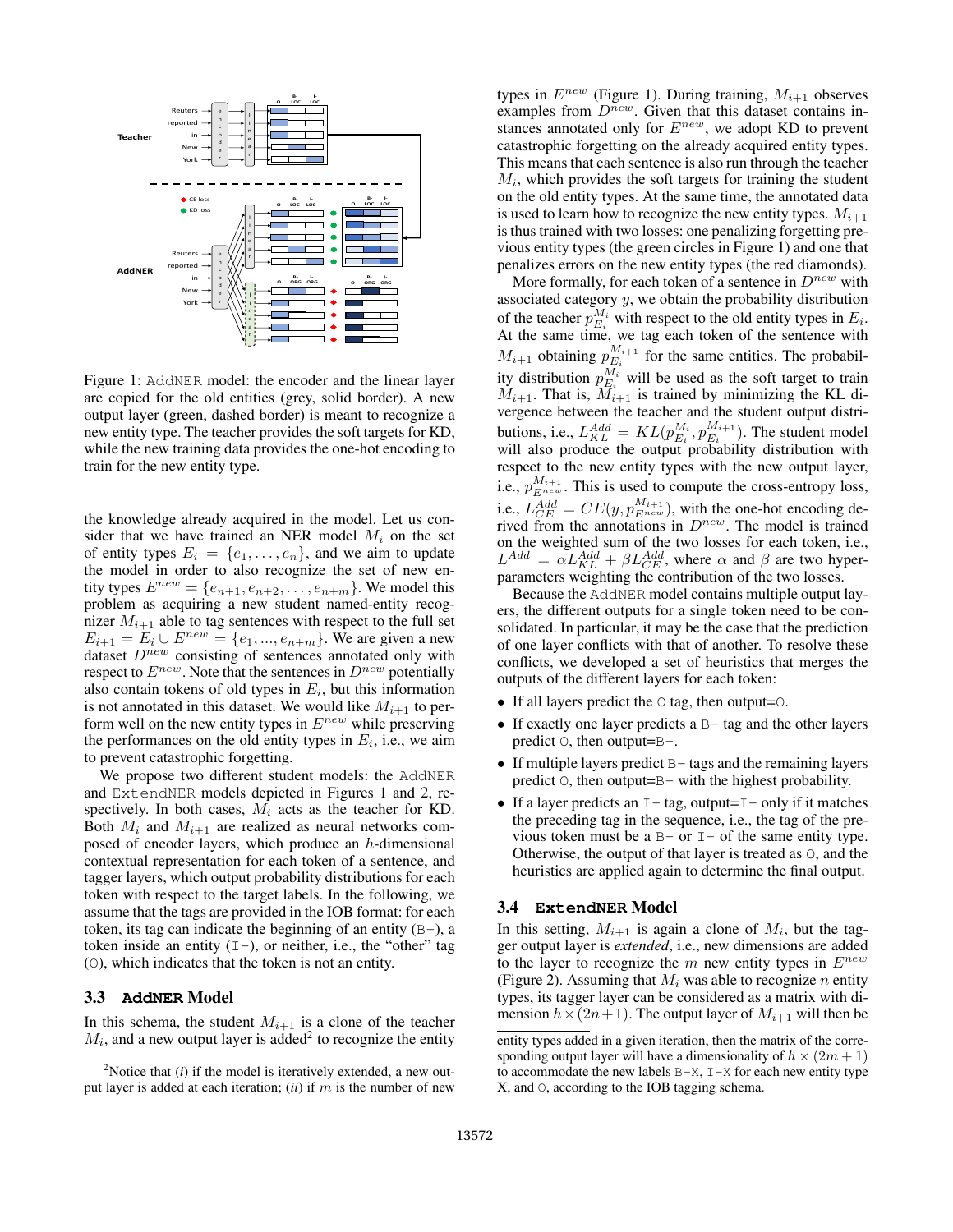

Figure 2: ExtendNER model: the teacher encoder layers (grey, solid border) are copied to build the new model. A new output layer (green, dashed border) substitutes the old one with the additional dimensions for the new entity type. If a token is annotated in the new training data, it will contribute to the cross entropy loss. Otherwise, the teacher soft targets will be used for the KD loss.

extended to be a matrix with dimension  $h \times (2n + 2m + 1)$ in order to accommodate the new entity types<sup>3</sup>.

Again, we adopt KD to prevent catastrophic forgetting with two loss functions: (*i*) the KL divergence between the teacher and the student outputs for the entity types in  $E_i$ ; (*ii*) the cross-entropy between the student output and the gold annotation in  $\tilde{D}^{new}$  for the entity types in  $E^{new}$ .

More formally, for each token in a sentence with associated category y, the model will compute either the KL divergence or the cross-entropy loss, depending on the value of y. In particular, when  $y = 0$ , the KL divergence is computed between the teacher output distribution and the student output distribution (the green circles in Figure 2):  $L_{KL}^{Ex} = KL(p_{E_i}^{M_i}, p_{E_i}^{M_{i+1}})$  $E_i^{M_{i+1}}$ ). Instead, if  $y \neq O$  (i.e., the token was labeled as one of the entity types in  $E^{new}$ ) the model will compute the cross-entropy loss (the red diamonds in Figure 2), i.e.,  $L_{CE}^{Ex} = CE(y, p_{E^{new}}^{M_{i+1}})$ . Again, the model is trained on the weighted sum of the two losses, i.e.,  $L^{Ex} = \alpha L_{KL}^{Ex} + \beta L_{CE}^{Ex}.$ 

The final tags are obtained by the Viterbi algorithm (Vintsyuk 1968) applied as a post-process for the  $n + m$ entity types. The emission probabilities are given by the  $M_{i+1}$  outputs, i.e.,  $p_{E_{i+1}}^{M_{i+1}}$  $E_{i+1}^{M_{i+1}}$ , while the transition probabilities have been hard-coded to prevent impossible transitions. The transition probabilities are represented as a matrix  $T_r$ of dimensions  $(2n + 2m + 1) \times (2n + 2m + 1)$ , where  $T_r(p,r) = 0$  if  $p \to r$  is an impossible transition, e.g., an I- tag following an  $\circ$  tag or an I-X tag following an I-Y tag, where X and Y are two different entity types. Otherwise,  $T_r(p,r) = \frac{1}{N(p)}$ , where  $N(p)$  is the number of allowed transitions starting from  $p$ , i.e., the probability mass is equally

|                      | CoNLL-03        |                   |             |
|----------------------|-----------------|-------------------|-------------|
|                      | <b>Training</b> | <b>Validation</b> | <b>Test</b> |
| <b>PER</b>           | 6,532           | 1.829             | 1,597       |
| LOC                  | 7,125           | 1,832             | 1,664       |
| $\overline{\rm ORG}$ | 6,271           | 1,325             | 1,654       |
| <b>MISC</b>          | 3,398           | 916               | 698         |
| <b>Total</b>         | 23.326          | 5,902             | 5,613       |

Table 1: Distribution of entity labels in CoNLL-03.

|              | <b>OntoNotes</b> |                   |             |
|--------------|------------------|-------------------|-------------|
|              | <b>Training</b>  | <b>Validation</b> | <b>Test</b> |
| <b>ORG</b>   | 24,163           | 3.798             | 2.002       |
| <b>PER</b>   | 22,035           | 3,163             | 2,134       |
| GPE          | 21.938           | 3.649             | 2.546       |
| <b>DATE</b>  | 18.791           | 3,208             | 1,787       |
| <b>CARD</b>  | 10.901           | 1,720             | 1,005       |
| <b>NORP</b>  | 9.341            | 1,277             | 990         |
| <b>Total</b> | 107.169          | 16.815            | 10.464      |

Table 2: Distribution of entity labels in OntoNotes.

distributed among the admissible transitions starting from the tag p.

### 4 Experimental Evaluation

Without loss of generality, we consider the case where the dataset  $D^{new}$  is annotated only for one new entity type  $e_{i+1}$ , i.e.,  $E^{new} = \{e_{i+1}\}\$ . This allows us to test the capability of our approach to learn one entity type at a time. Thus, at step  $i + 1$ , we train the model  $M_{i+1}$  to recognize the entity types  $\{e_1, ..., e_{i+1}\}\$ , given the teacher  $M_i$ .

#### 4.1 Datasets

To evaluate our approach, we used two well-known NER datasets: CoNLL-03 English NER (Tjong Kim Sang and De Meulder 2003) and OntoNotes (Hovy et al. 2006).

CoNLL-03. The English version of this dataset contains roughly 22k sentences pulled from news stories that have been annotated w.r.t. 4 named entity types: *Person* (PER), *Location* (LOC), *Organization* (ORG), and *Miscellaneous* (MISC). The distribution of the entity types across the official training, validation, and test sets are given in Table 1.

OntoNotes. The English version of this dataset includes about 144k sentences drawn from a variety of texts, such as news, transcribed telephone conversations, and weblogs. Although the dataset has been annotated for 18 entity types, we restrict our investigation to the 6 most represented types to ensure a sufficient number of examples for training. The 6 types we considered are: *Organization* (ORG), *Person* (PER), *Geo-Political Entity* (GPE), *Date* (DATE), *Cardinal* (CARD), *Nationalities and Religious Political Group* (NORP). Dataset statistics are shown in Table 2.

#### 4.2 Experimental Setup

To test our approach in the CL setting, we divided the official training and validation sets of CoNLL-03 and OntoNotes into four and six disjoint subsets,  $D^1, D^2, \ldots$ , respectively:

<sup>&</sup>lt;sup>3</sup>Notice that the additional 2m is for accommodating the B-X and  $I-X$  categories for each new entity type X in  $E^{new}$ .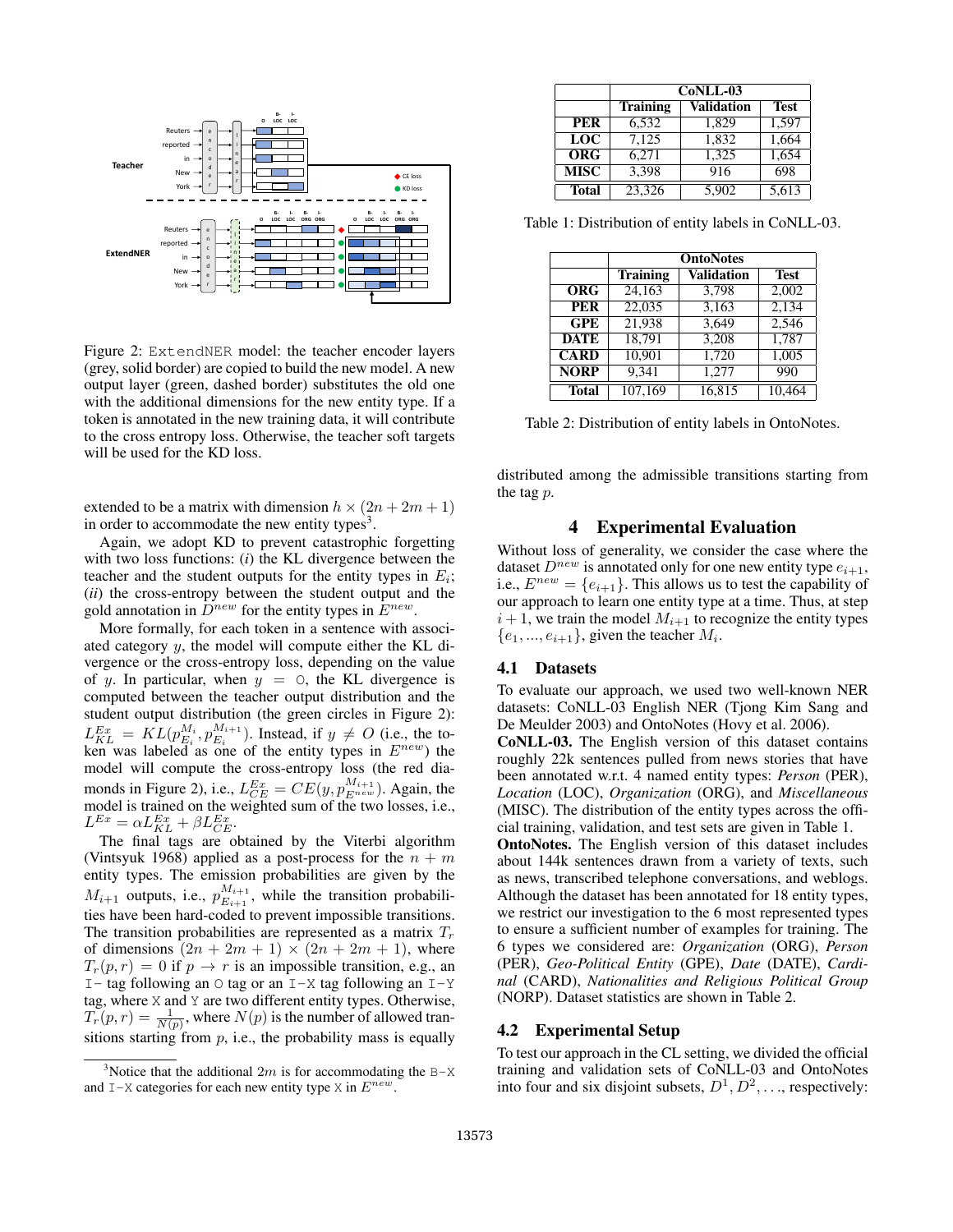| <b>CoNLL-03 Permutations</b>                                                                                                       |  |  |  |
|------------------------------------------------------------------------------------------------------------------------------------|--|--|--|
| $PER \rightarrow LOC \rightarrow ORG \rightarrow MISC$                                                                             |  |  |  |
| $PER \rightarrow MISC \rightarrow LOC \rightarrow ORG$                                                                             |  |  |  |
| $LOC \rightarrow PER \rightarrow ORG \rightarrow MSC$                                                                              |  |  |  |
| $LOC \rightarrow ORG \rightarrow MISC \rightarrow PER$                                                                             |  |  |  |
| $ORG \rightarrow LOC \rightarrow MISC \rightarrow PER$                                                                             |  |  |  |
| $ORG \rightarrow MISC \rightarrow PER \rightarrow LOC$                                                                             |  |  |  |
| $MISC \rightarrow PER \rightarrow LOC \rightarrow ORG$                                                                             |  |  |  |
| $MISC \rightarrow ORG \rightarrow PER \rightarrow LOC$                                                                             |  |  |  |
| <b>OntoNotes Permutations</b>                                                                                                      |  |  |  |
| $ORG \rightarrow PER \rightarrow GPE \rightarrow DATE \rightarrow CARD \rightarrow NORP$                                           |  |  |  |
| $\text{DATE} \rightarrow \text{NORP} \rightarrow \text{PER} \rightarrow \text{CARD} \rightarrow \text{ORG} \rightarrow \text{GPE}$ |  |  |  |
| $GPE \rightarrow CARD \rightarrow ORG \rightarrow NORP \rightarrow DATE \rightarrow PER$                                           |  |  |  |
| $NORP \rightarrow ORG \rightarrow DATE \rightarrow PER \rightarrow GPE \rightarrow CARD$                                           |  |  |  |
| $CARD \rightarrow GPE \rightarrow NORP \rightarrow ORG \rightarrow PER \rightarrow DATE$                                           |  |  |  |
| $PER \rightarrow$ DATE $\rightarrow$ CARD $\rightarrow$ GPE $\rightarrow$ NORP $\rightarrow$ ORG                                   |  |  |  |

Table 3: The different permutations in which entity types are added to our models for each dataset.

each  $D^i$  is annotated only for the entity type  $e_i$ . We first train an initial model  $M_1$  on  $D^1$  for  $e_1$ . This model becomes the teacher for  $e_1$  with which we train a student model  $M_2$  on the second slice  $D^2$ , which is labeled for  $e_2$  only:  $M_2$  thus learns to tag both  $e_1$  and  $e_2$ . We repeat this process for each slice  $D<sup>i</sup>$ , i.e., training a new student on a new slice using the previous trained model as the teacher for the previously learned labels. At each step  $i$ , we use the  $i$ -th slice of the validation set for early stopping and evaluate the resulting model  $M_i$  on the official test set annotated for the entity types  $\{e_1, ..., e_i\}$ . In order to factor out any dependencies on the order with which we add entity types, we train/test with different permutations of the order. In particular, we perform 8 and 6 different permutations<sup>4</sup> for CoNLL-03 and Ontonotes, respectively, as shown in table 3. We report the average performances over the different permutations.

We compare our approaches with different strong baselines. To investigate the extent to which using KD contributes to imparting knowledge of previously-learned labels, we compare our approach to a non-KD approach. In particular, after training a model  $M_i$ , we use it to annotate the new slice  $D^{i+1}$  for training  $M_{i+1}$ ; with this self-training approach,  $D^{i+1}$  will contain the annotations for all of the entity types  $\{e_1, ..., e_{i+1}\}$ . A new student model can thus be trained on  $D^{i+1}$  with respect to all of the labels by using only the cross-entropy. We will refer to this approach as *hard label*. We do not compare results with Chen and Moschitti (2019) since in their work, all entity types are labeled to train subsequent models (whereas we require annotations only for the new entity types).

We compare also to a transfer learning approach in which a new output layer is added to recognize the new entity type, but the old output layers are frozen in order to retain old types while training on the new dataset that is only annotated for the new type. Note that this is comparable to the AddNER

model in structure, but frozen parameters are used instead of KD to preserve knowledge of previously learned labels. In this setting, we may choose to freeze the encoder when updating the model (*frozen transfer*) or not (*free transfer*).

We hypothesize that annotating a new dataset for multiple entity types requires more effort and is more error-prone than annotating it for only one new entity type. To investigate the extent to which our approach can compensate for having only partially-annotated data, we also tested three other baselines that are trained on fully-annotated data. In particular, we evaluate a CL model that, at each step  $i$ , is trained on the dataset slice  $D^i$  annotated for the new entity type  $e_i$  as well as for all the previous types,  $\{e_1, ..., e_{i-1}\}.$ We call this a *CL fully-annotated* model. We also look at two non-CL models – one that is trained from scratch on the fully-annotated  $D^i$  at each step i, and one that is trained on all of the fully-annotated dataset slices observed up to and at step  $i: (D^1, ..., D^i)$ . We refer to these as *non-CL last slice* models and *non-CL complete* models, respectively.

For each of the models, the encoder layer is a BERT-based model (Devlin et al. 2019). The models were implemented in Pytorch (Paszke et al. 2017) on top of the BERT Huggingface implementation (Wolf et al. 2019), and training was performed on a single Nvidia V100 GPU.

After initial experimentation with different hyperparameters, we chose to train the models with a batch size of 32, a max sentence length of 50 tokens, and a learning rate of 5e-5 for 20 epochs with early stopping (patience=3). For all student models, a temperature  $T_m = 2$  was used, and  $\alpha = \beta = 1$  for the weighted sum of the losses.

### 4.3 Results & Discussion

At each step  $i$ , we computed the Precision, Recall, and F1 scores for each entity type. In the following, we report the macro-average F1 score w.r.t. all the types  $\{e_1, ..., e_i\}$ , averaged over all of the permutations. We also report statistical significance tests to assess the differences between the models' performances and to answer our Research Questions (RQ). We computed the F1 score for each model at the sentence level, i.e., for each sentence in the test set that contains at least one annotated entity, we computed the F1 score with respect to all supported entities in that sentence alone. This fine-grained analysis ensures a sufficiently large sample size (made of independent samples (Gillick and Cox 1989)) to meaningfully perform the test. Statistical significance tests refer to a paired t-test with  $\alpha = 0.05$ .

Transfer Learning for CL Our first RQ is: *Is transfer learning sufficient for learning new entity types, while preserving knowledge of previously learned entity types?*

We performed an experiment with the *frozen transfer* and the *free transfer* models. We trained a model  $M_1$  on  $D^1$ , and then trained the transfer learning models on  $D^2$ , with the encoder layers either frozen or not, on CoNLL-03. For the *frozen transfer* model, the average overall F1 scores at step 2 was 57.49, while for the *free transfer* models, the average performance at step 2 was 56.21. In the case of *free transfer* models, the low F1 score was largely due to catastrophic forgetting. In the case of *frozen transfer* models, while a frozen

<sup>&</sup>lt;sup>4</sup>We created the permutations such that each entity type appears in each position the same number of times, i.e., twice for CoNLL-03 and once for OntoNotes. We did not try further permutations due to budget limitations.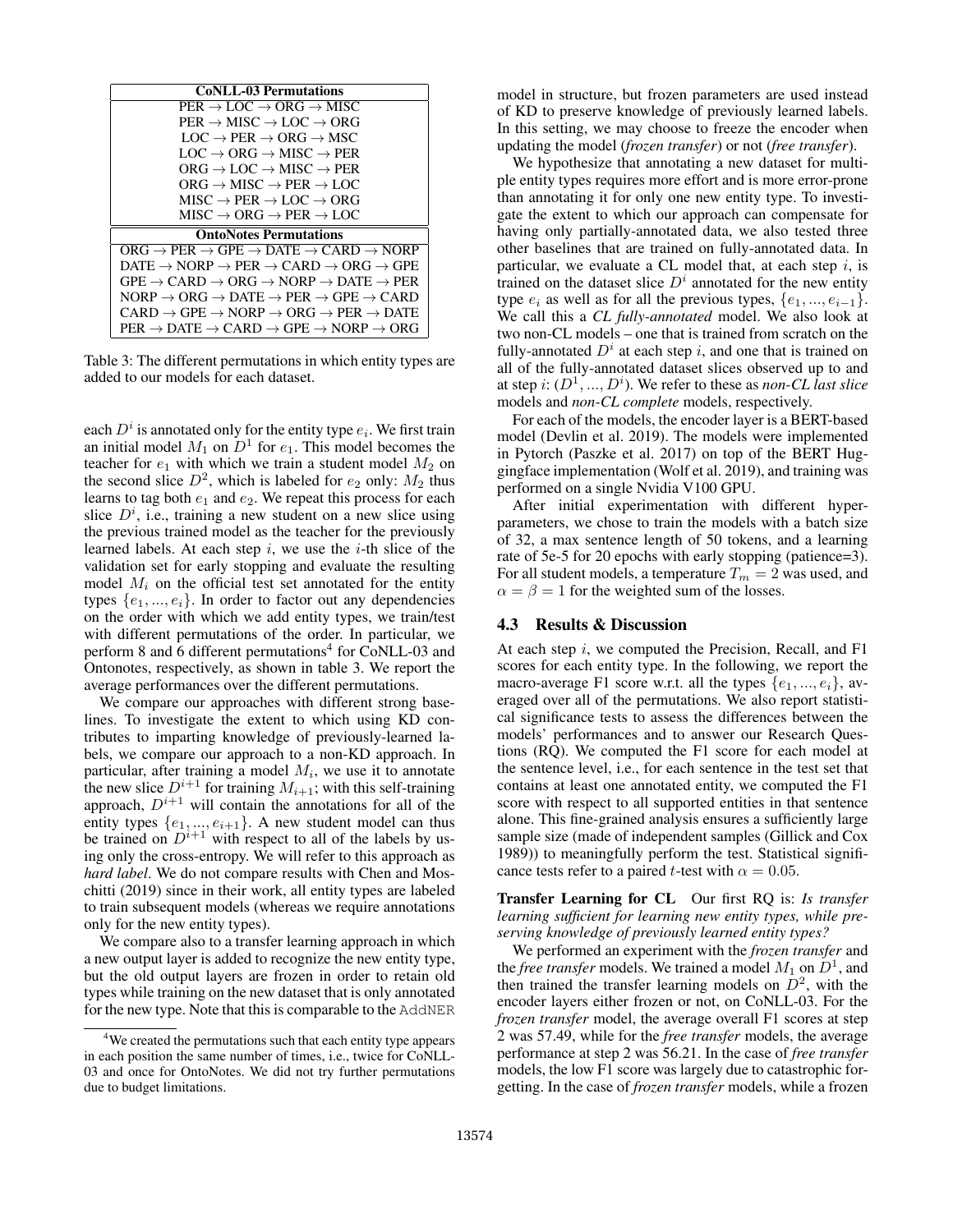

Student

≂

85

80

75

 $70$ 

F1 Score



Figure 3: Plots of overall F1 scores of ExtendNER student model against several comparison models at each step with the CoNLL-03 dataset (left) and the OntoNotes dataset (right). Scores at each step are averaged over all permutations.

encoder and old output layer mitigates any catastrophic forgetting, the frozen encoder restricts the model's ability to adequately learn the new entity type. This strongly suggests that the transfer learning approach, whether or not the encoder is frozen, cannot be successfully adopted for NER models in the CL setting. Because of the low F1 scores at step 2 for CoNLL-03, we did not perform subsequent steps.

#### **AddNER** vs. **ExtendNER** Student Models Our second RQ is: *Are there differences between the* AddNER *and* ExtendNER *models in the CL setting?*

In our experiments, we found that for the CoNLL-03 dataset, the ExtendNER model performed 0.06 points better than the AddNER model on macro-F1 scores, while for the OntoNotes dataset, AddNER performed 0.04 points better than ExtendNER. These differences are not statistically significant ( $p = 0.7$  and  $p = 0.9$ , respectively), suggesting that the two student models do not meaningfully differ. Because of this similarity in performance the following discussion reports results only for ExtendNER.

#### KD for CL with Limited Annotations Our third RQ is: *Do the student models effectively learn with KD in the CL setting when new datasets are only minimally-annotated?*

To address this question, we report the average F1 score averaged over all permutations, for each model, at each step i. These represent how each model  $M_i$  performs on all of its supported entity types, newly and previously learned. These results are shown in Figure 3, where the leftmost bar represents the score for the ExtendNER model trained with KD.

We can observe that the ExtendNER model showed an increase in overall F1 score from step to step. The student trained using KD does not degrade in overall performance as new entity types are added, despite the fact that each new slice of data is only annotated for the newly-added type. In other words, each student model  $M_{i+1}$  is able to simultaneously learn about  $e_1, ..., e_i$  from the teacher and also learn about  $e_{i+1}$  from the annotations in  $D^{i+1}$ .

Moreover, note that the student model performed better

than the corresponding hard-label model (the second bar in each cluster). We found that, over all steps and permutations, the ExtendNER student model performed on average 0.37 points better than the hard-label model in the CoNLL-03 test set, and 0.81 points better than the hard-label model in the OntoNotes test set (both significant,  $p < 0.0001$ ). Although the difference is slight, the significance test suggests that indeed, on average, the ExtendNER student model trained through KD outperforms the hard-label approach<sup>5</sup>.

Figure 3 shows also that the ExtendNER model outperforms the *non-CL last slice* models (fourth bar) at every step for both datasets. This suggests that the cloned encoder from  $M_i$  to  $M_{i+1}$  was critical in the student's success, i.e., training from scratch on the new data alone is not as effective, even if the data are annotated for all of the target entity types. We also note that the overall F1 scores of the *CL fully-annotated* models (third bar) are generally greater than those of the ExtendNER. This is rather unsurprising, as a *CL fully-annotated* model leverages knowledge from the encoder of the teacher model, as well as the true labels of all the entities. While this difference in terms of sentencelevel F1 scores is slight (0.24 for CoNLL-03 and 0.78 for OntoNotes), it is a significant difference (both  $p < 0.01$ ). The *ExtendNER* student model does not perform as well as if it had fully-annotated data; however, as the number of entity types increases, our models require significantly less annotation than the *CL fully-annotated* models and can still maintain a good overall performance. The same applies when comparing *ExtendNER* to the *non-CL complete* models (last bar): although the *non-CL complete* models have a higher F1, it requires all previous training data to be annotated for all entity types, which can become prohibitively costly.

 $5$ The statistical significance test we implemented ignores false positives, i.e., cases in which a sentence has no named entities, but a model predicts that at least one entity is present in the sentence. However, we found that both the ExtendNER and the hard-label models exhibit roughly the same rate of false positives for both datasets (about 6%).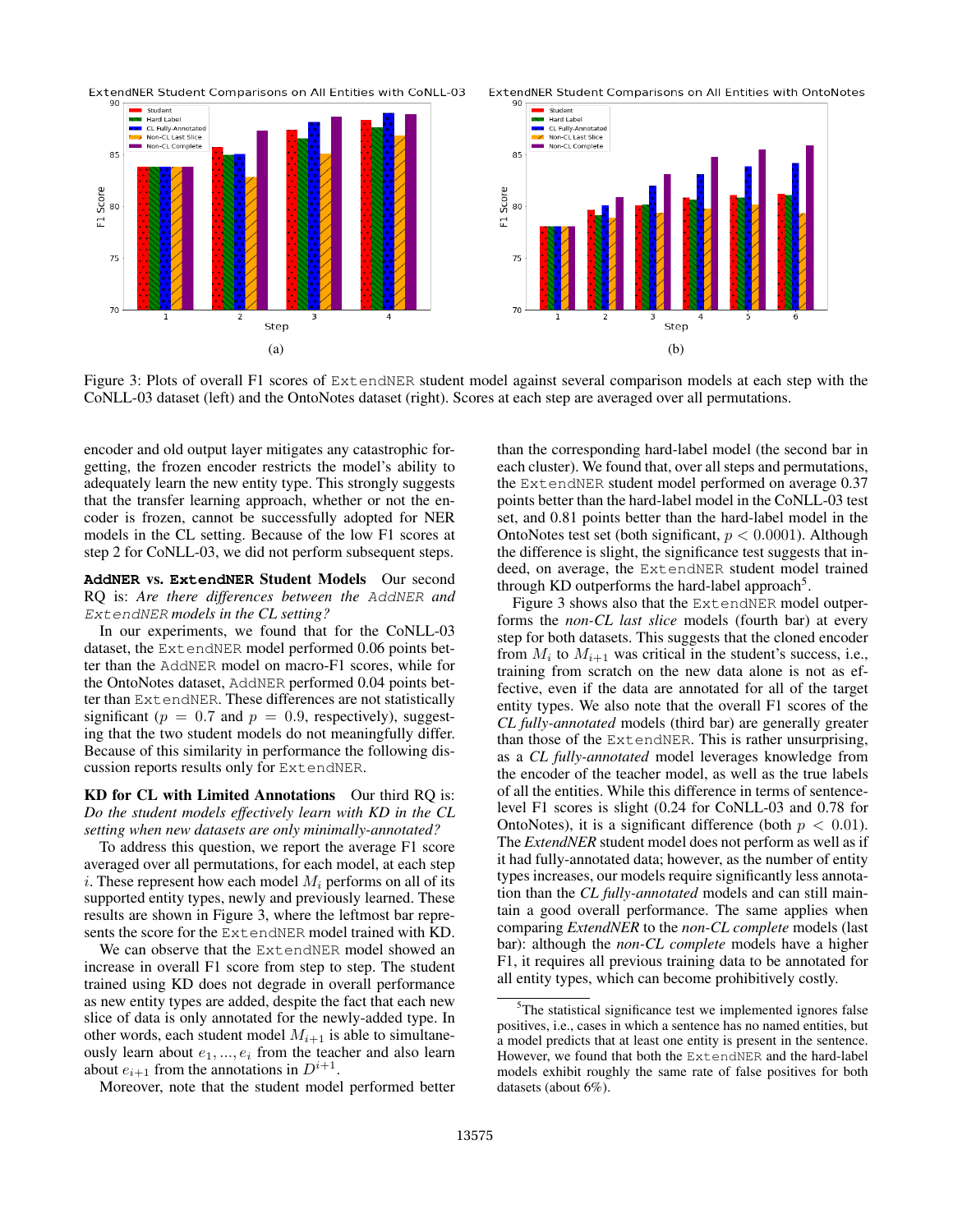

Figure 4: Plots of F1 scores of ExtendNER student models for each entity type, tracked over all steps. Note that at each step i, the point on the  $e_1$  (red, circles) line represents the model's average F1 score on  $e_1$  after  $i - 1$  additional entity types have been added, the point on the  $e_2$  (orange, stars) line represents the models' average F1 score on  $e_2$  after  $i - 2$  additional entity types have been added, and so on. Averages are taken over all permutations.

Knowledge Retention with KD Our last RQ is: *Do the student models retain knowledge of the previously learned entity types when learning a new one?*

We address this question by tracking the performance of the models on its learned entity types from step to step to see if the performance is retained as new types are added. In particular, for each permutation, we measure the F1 score of the initial model trained in step 1 on  $e_1$ , the F1 score of ExtendNER trained in step 2 on  $e_1$ , and so on. The average F1 score of  $e_1$  at each step over all permutations then represents how well the student models retain knowledge of  $e_1$ . We can also track the performance on  $e_2$  starting from step 2 onwards,  $e_3$  starting from step 3 onwards, and so on, to see if similar trends exist. These results for ExtendNER with KD are shown in Figure 4. We can see that, in general, the F1 scores remain about the same or increase from step to step. This suggests that as new entity types are introduced, ExtendNER retains or even gains knowledge<sup>6</sup> on the entities that were trained through KD. Despite the downward trend of  $e_1$  after step 3 on OntoNotes (Figure 4b), we found that ExtendNER's average performance on  $e_1$  at step 6 (77.88 F1) is lower than step 1 (78.03 F1), but this difference is not significant ( $p = 0.9$ ).

As a comparison, we again look at the *free transfer* models. The average F1 score of the initial models (for the single entity type  $e_1$ ) across all permutations is 83.77 for the CoNLL-03 dataset; however, the average F1 score of the free transfer models for  $e_1$  at step 2 is 34.95 for CoNLL-03. This is a clear demonstration of catastrophic forgetting – although the old output layer is frozen, the encoder is updated in such a way during training for the new entity type that it can no longer account for the old entity type.

We also computed the average difference, for every en-

tity type in every permutation, between the F1 scores for every entity type at step i versus step  $i + 1$  to further measure the ability of ExtendNER to retain knowledge of previously learned labels after KD. We found that on the CoNLL-03 dataset, the average F1 score increased significantly by 1.308 between consecutive steps ( $p = 0.0001$ ). On the OntoNotes dataset, the average F1 score increased by 0.0341, but this difference is not statistically significant,  $(p = 0.7)$ . As we do not see any significant decrease in average F1 score from one step to the next, these results suggest that our approach prevents any catastrophic forgetting.

## 5 Conclusions

In this paper we presented an approach for Continual Learning for the task of Named Entity Recognition. We showed how we can extend a model to recognize new entity types. In particular, we demonstrated that we are able to update a model with a minimally labeled dataset, i.e., where only a new entity type is annotated. This setting is challenging, as common transfer learning approaches incur catastrophic forgetting. However, this can be useful in scenarios where either old training data cannot be used anymore (e.g., for privacy or storage constraints) or annotating data for multiple entity types is prohibitive (the more entities to annotate, the harder and more expensive the annotation task can be). Instead, we showed how we can prevent forgetting of already acquired knowledge by means of Knowledge Distillation in a teacher-student learning framework. Our experimental results demonstrate the efficacy of our proposal in preventing the forgetting and in learning new entity types step by step.

In the future, it would be interesting to integrate a learned CRF layer to take into account the global dependencies between tags. It would also be interesting to investigate similar approaches to update a model trained in one domain to support new entity types in a different domain.

<sup>&</sup>lt;sup>6</sup>We believe this phenomenon is simply due to the data augmentation at each step.